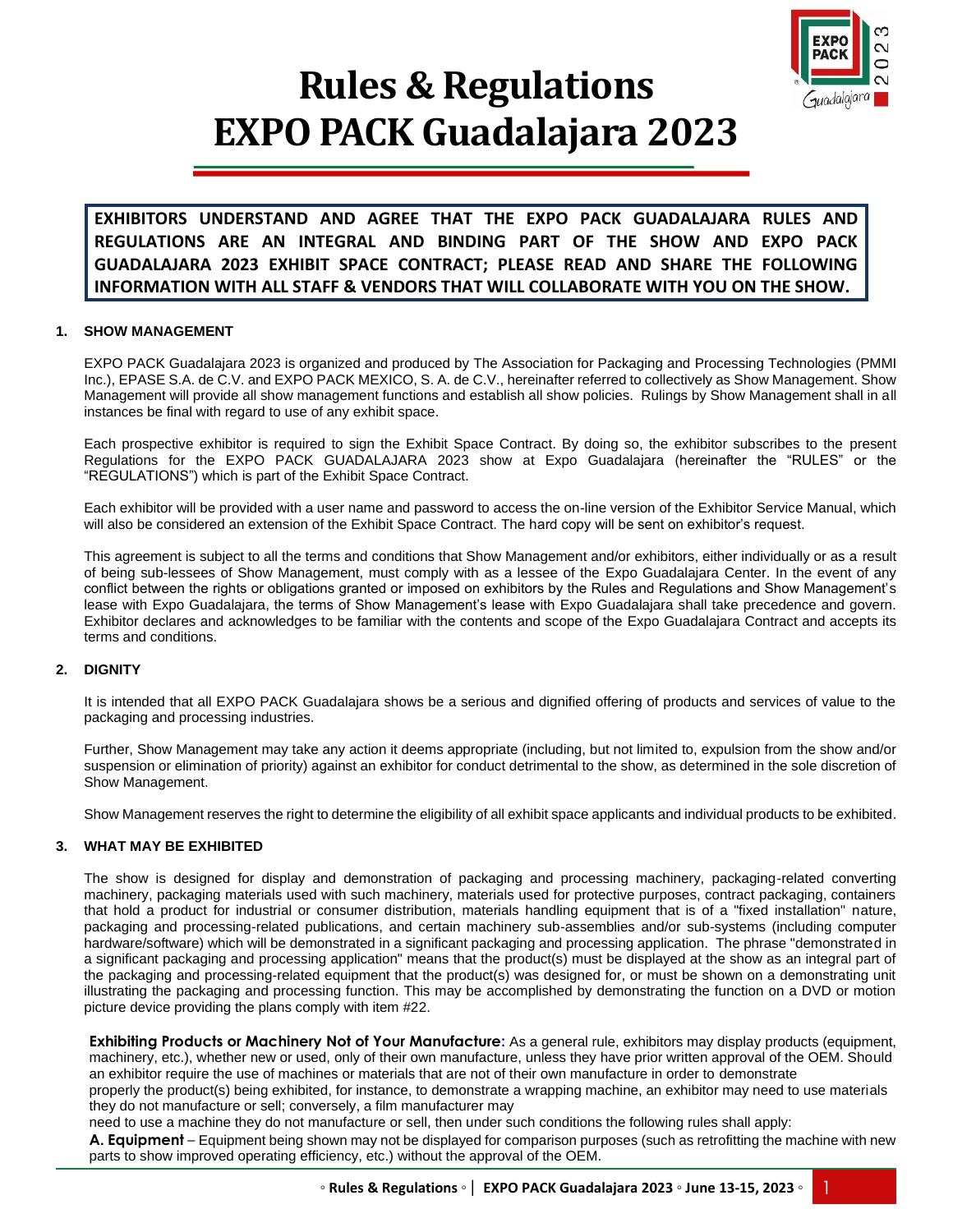**B. Machines** – Machines used to demonstrate a product must, if possible, be obtained from another exhibitor in the show. If no machine is available from another exhibitor, a machine obtained from a non-exhibitor may be used. In no case will promotion of the non-exhibitor machine be permitted in any way, nor shall personnel of the non-exhibiting company be allowed to work in the exhibitor's booth.

**C. Materials** – Exhibitors shall use materials manufactured by other exhibitors wherever possible. Non-exhibitor materials may not be promoted in any way other than an imprint of the manufacturer's name on the material.

**D. Other Items** – Some exhibitors demonstrate machines or materials by wrapping candy, gum, food products, clothing, etc. No special permission is required for such items. Only products that fall under a PMMI Product Category can be admitted and exhibited.

Exhibitors may not write-in text or a new product category code on the listing form, as these entries will not be considered approved. Show Management and the Eligibility Committee reserve the right to determine the eligibility of all exhibit space applicants and individual products to be exhibited.

Show Management reserves the right to group certain products in specific areas or pavilions.

# **4. SPACE ALLOWANCE**

Minimum booth size is 9 square meters per exhibitor, except where Show Management has developed a booth of lesser size. Show Management will cooperate with each exhibitor to provide the desired type of booth, but cannot guarantee the availability of any particular booth size or configuration.

NOTE: A booth may have a main aisle frontage of not more than 3 times its depth.

Combinations of two or more of the spaces shown in the space diagram may be selected to make up one booth subject to limitations set forth above.

Non-Contiguous Space– No exhibitor may choose more than one space using their own priority number if the booths are not contiguous.

To choose additional space, exhibitors will need to wait until all exhibitors on the priority list have had the opportunity to choose space. (Note: The committee defines contiguous space to mean a booth that is adjoining or can cross a cross aisle but not a main aisle.)

Selecting Contiguous Space for Related Companies:

An exhibitor is permitted to use their priority number to select contiguous space for a related entity. A related entity is defined as a sister, child, or parent company of the exhibitor.

# **5. COST OF SPACE**

- **A.** The cost of booth space is set annually by Show Management and is indicated on the Space Contract. The cost of booth space includes: attendance promotion and publicity; customer invitations; Exhibitor Directory Listing; web site listing; Exhibitor Manual Service ; perimeter guard service; general lighting; and exhibitor badges (1 per 3 square meters).
- **B.** There are two different kinds of space offered by Show Management RAW SPACE & PREMIUM PACKAGE (Note: there is no pipe and drape provided by Show Management)
	- RAW SPACE is just booth space.
	- **PREMIUM PACKAGE includes the items listed below:**

| <b>Services Include:</b>                                                                                         | <b>Premium Package</b> |
|------------------------------------------------------------------------------------------------------------------|------------------------|
| Back and side walls 1 meter wide by 2.44 meters high, 6 mm thick in white Kenglo<br>on an aluminum pipe frame.   |                        |
| 1 header sign 30 cm wide and 3 meters long, per 9 square meters (includes the<br>company name and booth number). |                        |
| 1 double electrical outlet (one per 9 m <sup>2</sup> .) Single-phase - 1000 watts 120V 60 Hz.                    |                        |
| 1 Table per 9 square meters                                                                                      |                        |
| 2 Chairs per 9 square meters                                                                                     |                        |
| 1 Waste Basket per 9 square meters                                                                               |                        |
| 1 Fluorescent Lamp Slim Line<br>2 x 38 watts for first 9 square meters and 1 per each additional 18 sq. meters.  |                        |
| <b>Gray Carpet</b>                                                                                               |                        |

- **C.** Exhibit space rental fees will be paid as follows:
	- i) 40% non-refundable deposit with exhibit space contract.
	- ii) 30% deposit on or before November 10, 2022.
	- iii) Final payment due February 13, 2023, regular price. See contract for rebook payment deadlines.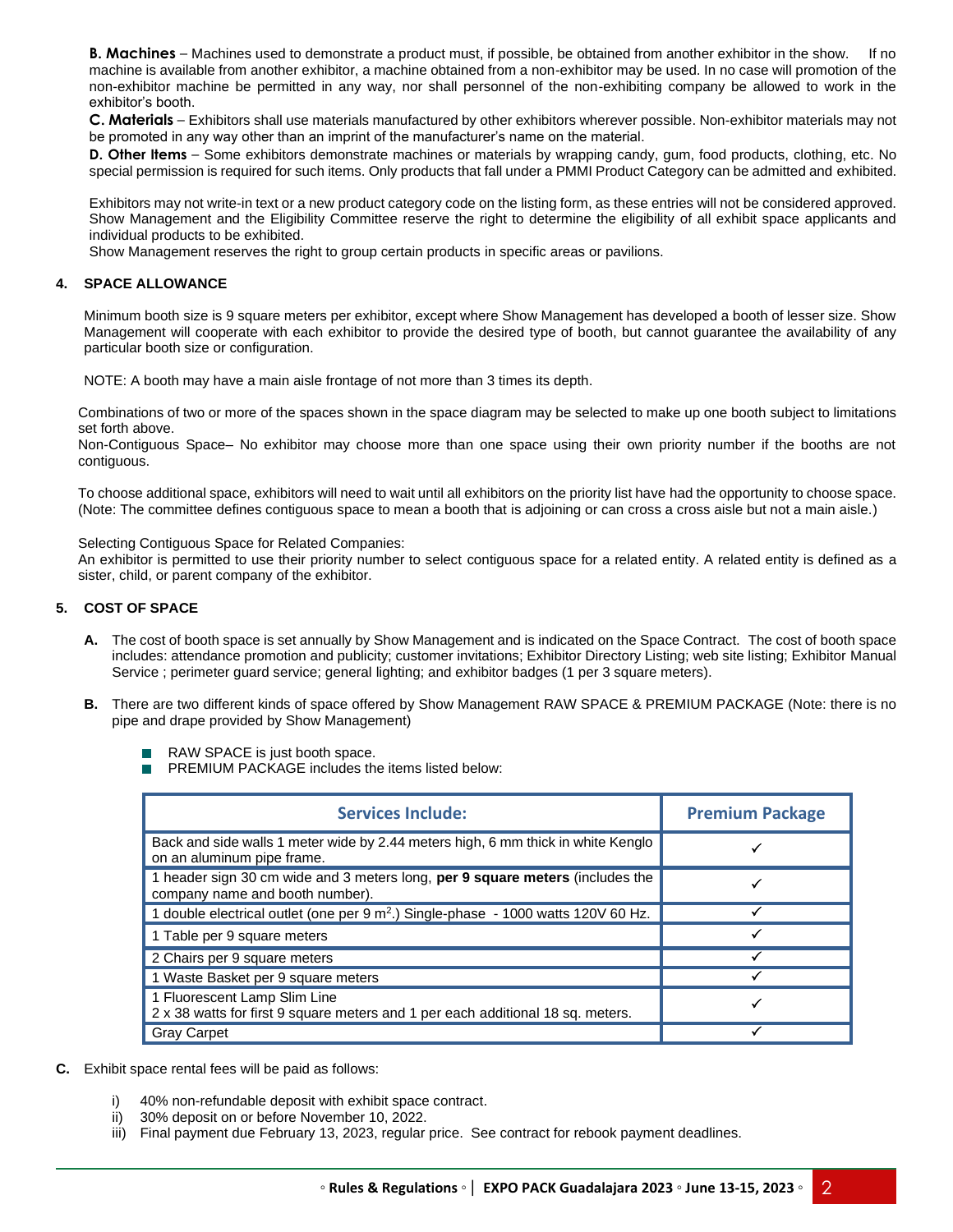*In the event that an exhibitor has any overdue or outstanding balance on any other PMMI product or service, PMMI reserves the right to apply any payments made by the exhibitor toward any show or service to satisfy those outstanding past due balances.*

# **6. SUBLETTING OF SPACE**

The exhibitor agrees not to assign, sublet, share, or apportion space or any part thereof allotted to the exhibiting company, nor to exhibit, advertise, or offer for sale goods other than those manufactured or sold by the exhibiting company in the regular course of business. Exhibitors are not allowed to trade booth spaces. The original signed contract denotes which exhibitor is entitled to any given space.

# **7. CANCELLATION OR REDUCTION OF SPACE OR SPONSORSHIP**

An exhibitor may cancel from the show or reduce their space or sponsorship subject to the following conditions and restrictions:

- A. The exhibitor shall give Show Management notice in writing of their intention to cancel or withdraw from the show and shall forfeit their 40% non-refundable deposit fee, with a maximum forfeiture of \$10,000. Payments made above the \$10,000 forfeiture fee will be reserved as a credit towards a future show within 24 months. In the event that the exhibitor does not participate in an EXPO PACK/PACK EXPO show within 24 months, the credit will be forfeited.
- B. **In the event the said notice of cancellation is received by PMMI after November 10, 2022, and prior to February 13, 2023, the exhibitor will forfeit any monies paid to date up to 75% of the total booth cost, with a maximum forfeiture of \$10,000.** Payments made above the \$10,000 forfeiture fee will be reserved as a credit towards a future show within 24 months. In the event that the exhibitor does not participate in an EXPO PACK/PACK EXPO show within 24 months, the credit will be forfeited.
- C. **In the event a notice of cancellation is received after February 13, 2023, the exhibitor shall be obligated and agrees to pay the total cost of space assigned.**
- D. In the event of cancellation, Show Management has the right to use this space or sponsorship to suit its own convenience, including selling the space or sponsorship to another exhibitor, without any rebate or allowance to the canceled exhibitor. Show Management assumes no responsibility for having included the name of the canceled exhibitor or descriptions of his products in the Directory of Exhibits, brochures, news releases, web site or any other materials.
- E. In the event any exhibitor requests a *space reduction* from the originally assigned space or sponsorship (this includes mergers, acquisitions or other similar scenarios whereas one exhibitor reduces or releases originally assigned space to colocate with another exhibitor), the reduction will be treated as a cancellation and the exhibitor will be subject to the same conditions and restrictions set forth in Rule 7 A, B and C above.
- F. **Any exhibitor requesting a reduction in space is subject to reassignment.**
- G. No exhibitor will be allowed entrance into the exhibit hall unless full payment has been received.
- H. Failure to comply with payment deadlines as listed on the space contract will result in cancellation. Penalties listed in section 7.A, B, and C will apply.
- I. Any changes made to the space type or package must be submitted no later than 30 days before the event. Cancelation and reduction charges may apply.

# **8. DEFAULT OF OCCUPANCY**

If an exhibitor fails to occupy the space contracted for but not canceled at 8:00 am, Tuesday, June 13, 2023, Show Management shall have the right to regard the space as canceled and have the privileges described in Rule 7 (D).

# **9. OUTSIDE ACTIVITIES & EXHIBITS**

Exhibitor agrees, subject to expulsion of their exhibit from the show, not to exhibit their products outside Expo Guadalajara in Guadalajara during the exposition. The exhibitor also agrees not to conduct any activity that would induce visitors to leave the exhibit building during show hours.

**Exhibitors are not permitted to promote their products, hand out promotional items or flyers in aisles, common areas inside and/or immediately surrounding Expo Guadalajara. Such activities will result in expulsion from the event and/or a deduction of priority points.**

# **10. BUILDING OCCUPANCY/CANCELLATION OF EVENT**

In the event that the premises of Expo Guadalajara are destroyed or damaged, or if the show fails to take place as scheduled or is interrupted and/or discontinued, or access to the premises is prevented or interfered with by reason of any strike, lockout, injunction, act of war, act of God, emergency declared by any governmental agency or by Show Management, or for any other reason, this contract may be terminated by Show Management. In the event of such termination, the exhibitor waives any and all damages and claims for damages, and agrees that the sole liability of Show Management shall be to return to each exhibitor his space payment, less his pro-rata share of all costs and expenses incurred and committed by Show Management.

# **11. EXHIBIT HOURS**

Each exhibitor is required to keep at least one attendant in his booth during all show hours, subject to removal of his exhibit from the show at his expense. The official show schedule is as follows: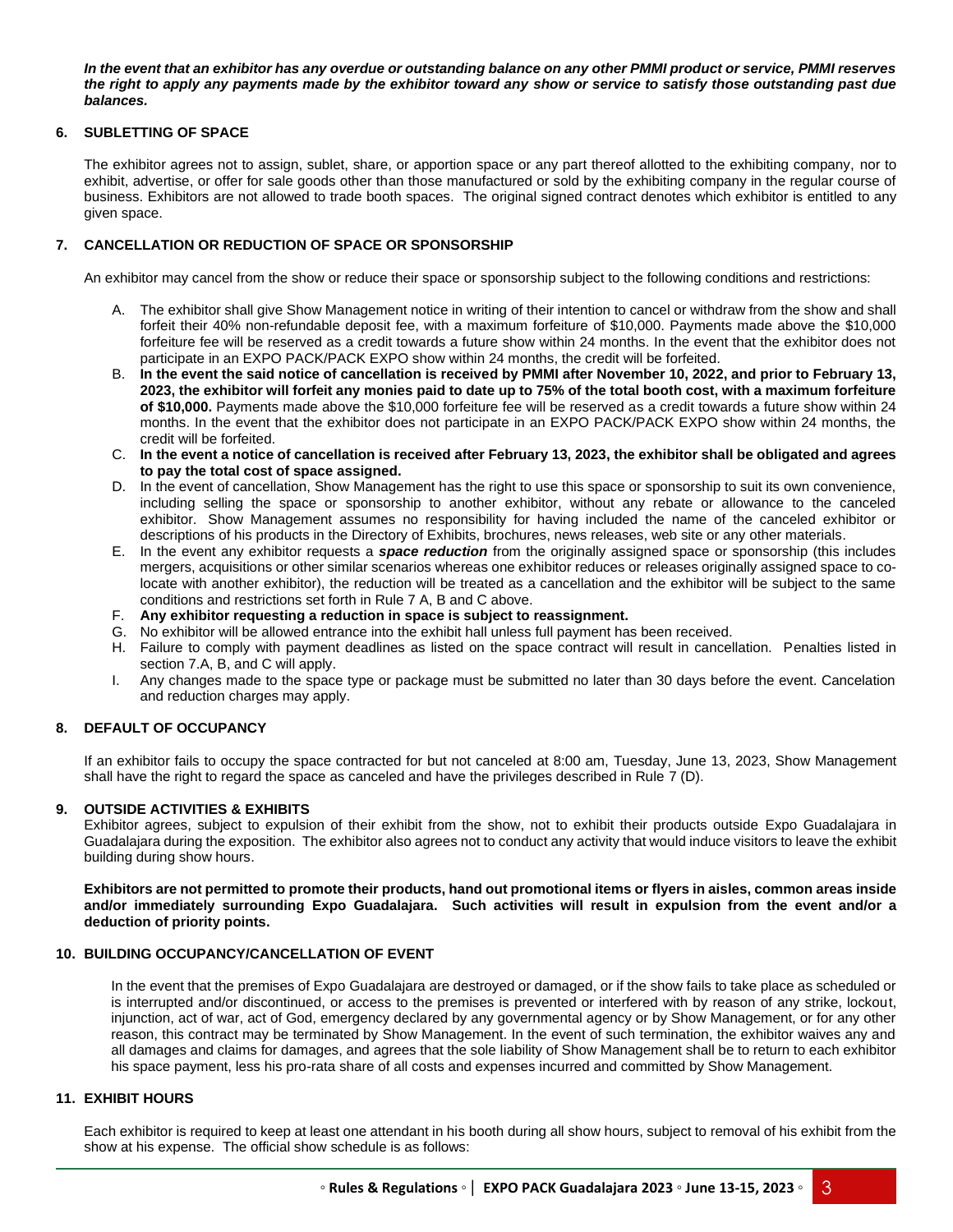| June 13, Tuesday   | 11:00 AM - 7:00 PM |
|--------------------|--------------------|
| June 14, Wednesday | 11:00 AM - 7:00 PM |
| June 15, Thursday  | 11:00 AM - 6:00 PM |

- **A.** Admission **No one under 18 years of age** (including infants) will be permitted onto the exhibit floor at any time during movein, show days or move-out.
- **B.** No one will be permitted in any exhibitor's booth at any time during installation or dismantling of the show or during the hours the show is not open to visitors on show days, unless himself is, or is accompanied by, a person able to identify himself positively as an employee or authorized representative of the exhibitor and is badged accordingly. Violators will be subject to expulsion for the balance of the show, and subject to be ruled ineligible for the next EXPO PACK Guadalajara show.

# **12. INSTALLATION AND DISMANTLING**

- **A.** Installation and dismantling hours are as follows:
	- i) Installation: June 9, 10, 11, from 8:00 am to **10:00pm** each day.
	- ii) June 12, from 8:00 am to **7:00 pm.**
		- (1) Without exception, booth construction must conclude by **7:00 pm**, Monday June 12, 2023\*. **(EXHIBITORS ARE NOT PERMITTED TO WORK PAST 7:00 pm)**
		- (2) Hand carried items such as brochures or AV equipment can be delivered to the hall on Tuesday, June 13 from 8:00 am to 10:00 am. Docks doors will be closed on June 13.

**\*NOTE: Exhibitors are permitted to work INSIDE their booths after 7:00 pm Monday, June 12, however all booth construction must be completed and aisles must be cleared by 7:00 pm, June 12, 2023 in order to install the aisle carpet. Show Management reserves the right to remove any staff or materials from the exposition floor, without responsibility for losses or damages or to the material removed, which, in its judgment, interferes or alters the development of the exposition.**

## **\*ALL CONSTRUCTION MATERIALS AND EQUIPMENT INCLUDING, BUT NOT LIMITED TO SAWS, SCAFFOLDING, PAINT AND LADDERS, MUST BE REMOVED BY 7:00 PM, June 12, 2023.**

- iii) Dismantling:
	- (1) Thursday June 15, from 7:00 pm to Friday June 16, 04:00 am
	- (2) Friday June 16, from 8:00 am to 10:00 pm
	- (3) Saturday June 17, from 8:00 am to 8:00 pm
- **B.** Exhibitors will be assigned a targeted move-in date on which their shipment must be delivered to Expo Guadalajara. Penalties will be assessed for failure to meet this schedule. Show Management reserves the right to schedule deliveries. All exhibits must be installed by **7:00 pm June 12, 2023** for Show Management inspection. If an exhibit is not completed at **7:00 pm June 12, 2023** or the booth set-up does not comply with these rules and regulations, **Show Management reserves the right to remove any staff or materials from the exposition floor, without responsibility for losses or damages or to the material removed, which, in its judgment, interferes or alters the development of the exposition** at the exhibitor's expense. Failure to comply with this rule will also result in a fine of up to **\$1,000 USD** and/or a deduction of priority points for the exhibitor.

# **NOTE: Crates must be kept within the confines of the exhibitor's booth and may not stand in the aisle or service core.**

- **C.** Under no circumstances will the shipment or delivery of display material, furniture or machinery be allowed during the show's operating hours unless authorization is received from Show Management.
- **D.** The dock doors will remain open from 8:00am to 8:00pm, June 9, 10, 11 & 12. No merchandise or display material can be received before or after these hours.
- **E.** Dismantling will start for small, easily removable items and rental equipment after the close of the show on Thursday, June 15 at 7:00 pm. Penalties may be invoked for violation of this provision. Exhibitors will be notified of the date and time by which their exhibit materials must be removed from Expo Guadalajara. Show Management reserves the right to schedule removal of all exhibitor materials from Expo Guadalajara.

**NOTE:** Each exhibitor is responsible for their own items, equipment, furniture, display and materials. Show Management is not responsible for any materials not removed from Expo Guadalajara within the established dismantling schedule. Any exhibitor failing to remove their equipment, machinery, tools or display material of any kind within the established dismantling time frame shall be liable to a fine imposed by Expo Guadalajara. In addition, the exhibitor will be responsible for all storage and handling costs resulting from failure to remove their goods from the hall. Show Management reserves the right to schedule removal of all exhibit materials from Expo Guadalajara at the exhibitor's expense without any liability to Show Management or the company removing the goods from the hall.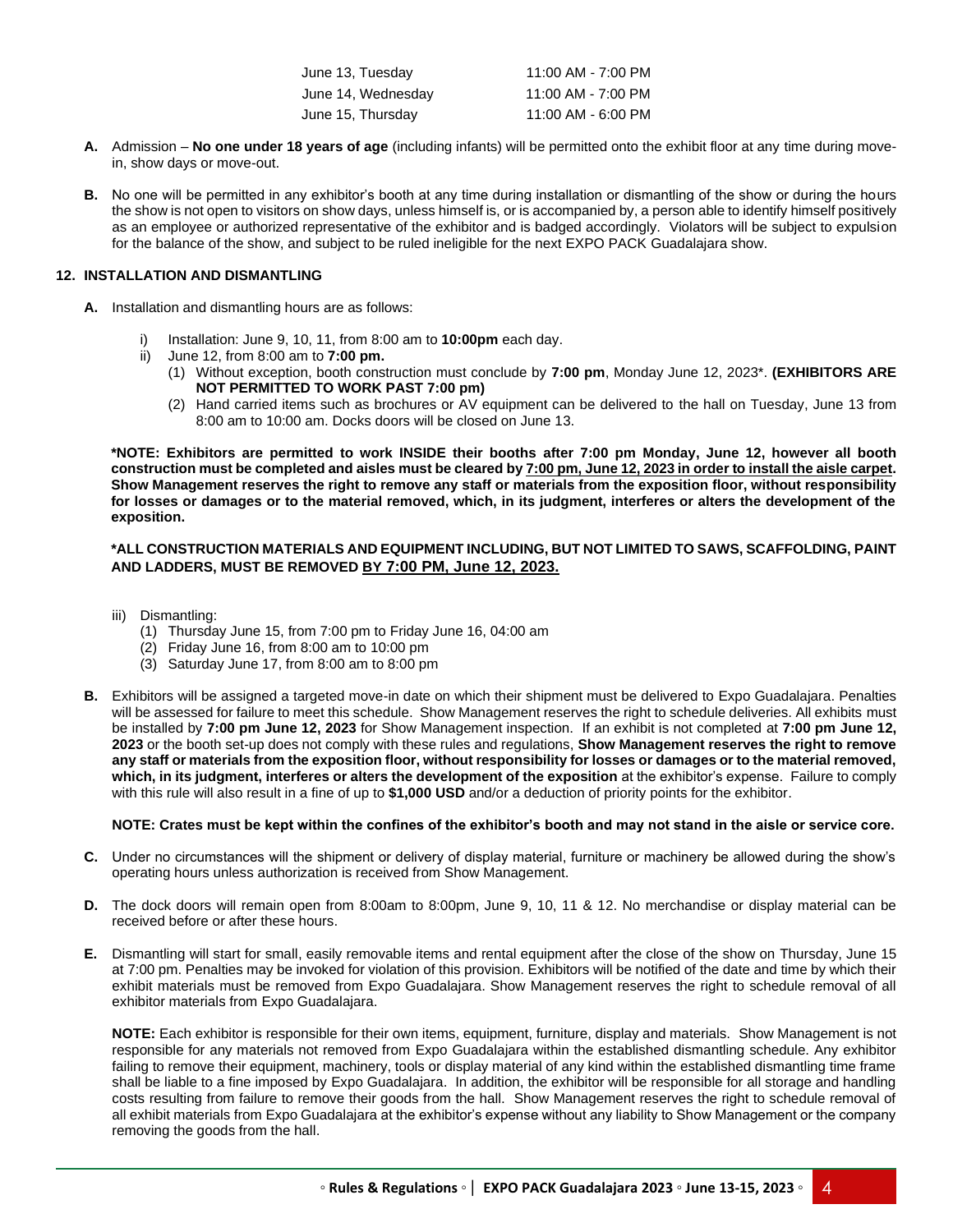- **F.** Only vehicles of 3 <sup>1</sup>/<sub>2</sub> tons or smaller will be given access to the marshaling area/loading dock from 7:00 pm to 10:00 pm June 15; Vehicles larger than 3 ½ tons from 10:00 pm to 3:00 am and Friday June 16, from 8:00 am through 10:00 pm, June 17, from 8:00 am until 4:00 pm.
- **G.** During Installation and Dismantling, it is forbidden to smoke within the facilities or ingest any alcoholic beverages. (Expo Guadalajara is a non-smoking facility).
- **H.** Show Management will appoint official drayage providers for the show. Information on these providers will be included in the Exhibitor Service Manual.
	- i) Private cranes, forklifts, truck cranes, electric pallet jacks and other transport and cargo equipment, or those from subcontractors other than those appointed by Show Management, will not be allowed access into Expo Guadalajara. Show Management reserves the right to expel those in violation of the previous rule from Expo Guadalajara without assuming any responsibility for losses or damages to materials or equipment removed.
	- ii) The Exhibitor that requires cranes, forklifts, and other moving and cargo equipment for loading, unloading, and moving their machinery to or from their booth, **must hire this service from the official providers.**
	- iii) Exhibitors will not be permitted to unload any machinery exceeding 250 kgs. (551.15 lbs.).
- **I.** Exhibit Staff: The exhibitor assumes each and every obligation stipulated by Labor Laws in México (Ley Federal del Trabajo) for the personnel working for the exhibitor during the installation, exposition and dismantling and hereby agrees to fully release and maintain the Show Management harmless against any and all liabilities therein derived from the personnel working for the exhibitor.
- **J.** Exhibitor Equipment or Product Damage: Show Management does not assume any responsibility for the wear and tear or damage to equipment and/or products that are property of the exhibitor. In addition, show management is not responsible for exhibitor's property that is lost or stolen.
- **K.** EXPO PACK Guadalajara and Expo Guadalajara do not accept cargo or shipments of any product, addressed to any exhibitor. All goods and products entering Expo Guadalajara shall arrive in the areas and hours indicated in the show schedule and shall be received by the interested party and / or his representative.
- **L.** Under no circumstance can vehicles park in the exhibition area, much less unhook boxcars from trailers. Vehicles can only stay on the show floor if they are an integral part of the exhibition, and in this case, only reserve fuel may be in the tank, and the battery must be disconnected. Under no circumstance will the engine be started inside the facilities; excluding the outdoor exhibition area.
- **M.** If the use of gas filled balloons is required, Show Management must receive the request for approval in writing indicating the type of gas to be used. Show Management must specify the place where the balloons can be inflated and the exhibiting company is responsible for any additional costs incurred to provide this service.
- **N.** The exhibitor and their exhibitor appointed contractor are responsible for removing all adhesive tapes, marks or residue left on the floor as a result of the placement of carpet or the outline for space distribution. If it is necessary to use special liquids for removal, these shall not leave any trace and cannot be flammable or toxic or damage the environment.
- **O. The exhibitor and/or** their contractor **is not allowed to leave** any **waste materials used in the arrangement and construction of** booths **in any area of Expo Guadalajara, nor use Expo Guadalajara's waste bins for these purposes**. Failure to comply with this rule **will** result in a fine of up to \$500 USD and/or a deduction of priority points for the exhibitor**.**

# **13. LOSS IN SALES AND OTHER CONSEQUENTIAL DAMAGES**

Under no circumstances, including but not limited to cancellation of the Exhibit Space Contract or expulsion from the show, shall Show Management be liable for lost sales, administrative expenses, sales costs, transportation costs, import/export costs commissions, travel expenses, fees, salaries, the salaries of permanent or temporary personnel, and all those expenditures incurred by the Exhibitor as the consequences of his or her participation in EXPO PACK Guadalajara 2023.

# **14. SERVICE ORGANIZATION**

Show Management and Expo Guadalajara will appoint contractors to perform work at the exhibitor's expense. In no event shall Show Management be responsible for the conduct of contractors or their employees. Show Management assumes no responsibility for failure to perform by contractors, their charges, or any other matter relating to contractors or Expo Guadalajara. The foregoing includes services rendered to the exhibitor including but not limited to drayage, machinery moving and erecting, rental of furniture, booth and floral decorating, photography, booth cleaning, telephone service, electricians, plumbers, carpenters, special sign work, etc.

# **15. EXHIBIT CONSTRUCTION**

**A.** The exhibitor must complete the **Exhibitor Appointed Contractor Registration form** (which will be included in the Exhibitor Service Manual and available upon request from Show Management) if he is using a company other than the official Stand Contractor to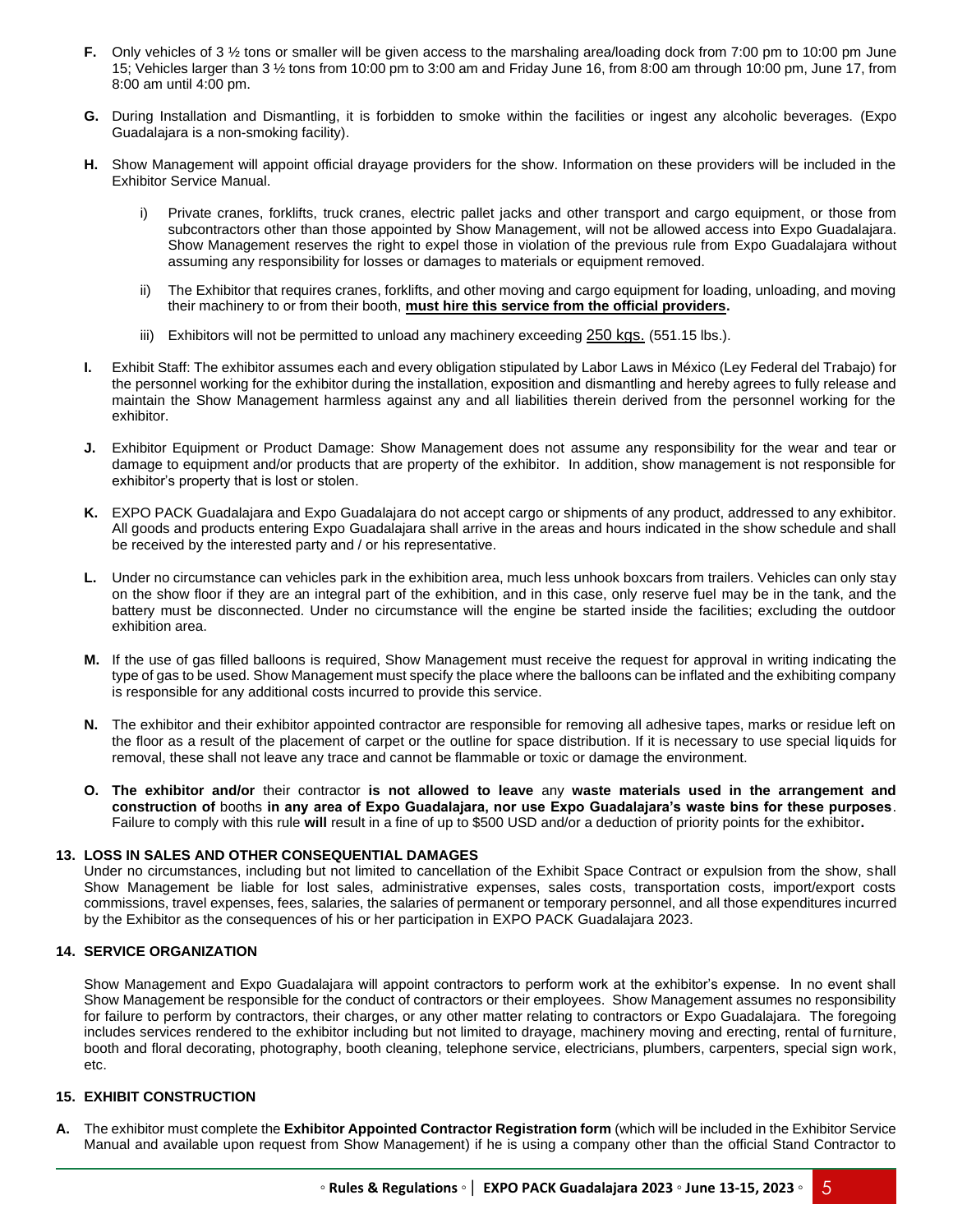decorate and install his exhibit display space; Show Management must also receive a copy of the Stand Contractor's Liability Insurance policy **of at least \$1,000,000.00 Pesos and the signed EAC Contract.** (The Exhibitor Appointed Contractor's insurance carriers must be licensed and admitted in Mexico). If these forms and proof of insurance are not submitted, then the company will not be allowed access to the exhibit hall.

- **B.** Welding and using products harmful to the environment within Expo Guadalajara facilities **is forbidden**.
- **C.** Construction and installations that leave permanent damage to Expo Guadalajara are forbidden. These include, but are not limited to, damaged construction, columns, or walls, holes in the ceiling or floor, or any stains on the carpeting or floor, if this occurs, the exhibitor must pay for damages.
- **D.** Exhibitors with raw space are responsible for providing their own display material. Exhibitors are not permitted to hang, drill or attach their graphics in any way to the back walls/ side walls of neighboring booths or any part of the building. And must have finished back walls/side walls facing neighboring booths.
- **16. ARRANGEMENT OF EXHIBITS -** All exhibitors shall arrange their displays so they utilize only the booth area contracted for, in such a manner as to recognize the rights of other exhibitors and show visitors, and to conform to the overall pattern developed by Show Management.
	- **A.** It is prohibited to drill, tie, nail, screw, or stick anything to floors, walls, platforms, columns, or other structures that are part of Expo Guadalajara.
	- **B.** Exhibitors are required to provide carpet and/or alternative floor covering in their booth. (This floor covering can only be fastened to the floor using double-sided self-adhesive tape that must be removed when dismantling).
	- **C.** Show Management will not be responsible for carpet damage in any case. It is advised that each exhibitor cover their carpet/flooring during the move in days to avoid carpet damage.
	- **D.** The maximum height allowed for booth construction are: **i) Booths 18 sq. meters and under are allowed a maximum height of 3.5 meters.**

**ii) Booths 19 sq. m. and over are allowed a maximum height of 5 m.** (Exhibitors may under no circumstance, exceed 5 meters due to ceiling height limitations in the exhibit hall)

**iii) If the location of building columns, utilities or other architectural components of the facility is a consideration in the construction or usage of an exhibit, it is the sole responsibility of the exhibitor to physically inspect the facility to verify all dimensions and locations.**

- **E.** Any logos or graphics facing a neighboring exhibit must be set back at least 3 meters from the adjacent booth.
- **F. Any back wall/dividers/fixtures facing adjoining displays shall be sufficiently finished AS ONE HARD WALL IN BLACK OR WHITE COLOR at the exhibitor's expense and shall not carry any lettering, logo, or promotional material that would detract from a neighbor's display.**

**All back walls must be covered at 3:00 pm June 11. Failure to comply with this rule will result in deduction of priority points for the infracting exhibitor. Show management reserves the right to authorize the official show contractor to cover any back walls/ side walls/fixtures that do not comply with this rule at the exhibitor's expense; the amount will be \$1,000 usd.**

- **G.** Hanging Signs:
	- Suspending or supporting structures or decorative items from the ceiling of Expo Guadalajara is only permitted to those exhibits which are **54** square meters or over in total rented space and provided ceiling height allows sufficient clearance in any given area. All hanging signs will be governed by the same height restrictions as display material and the size of booth (See points 16d and 16e).
	- ii) **All hanging signs must be submitted to Show Management for approval.**
	- iii) **Exhibitors or their Exhibitor Appointed Contractors are not permitted to hang or suspend structures from the ceiling. This must be done by the official provider appointed by Show Management.**
	- iv) Show Management reserves the right of hanging, suspending, placing, fastening, or by any other means, objects from the ceiling, structures, and other elements that are part of Expo Guadalajara, for purposes of signage, promotions, or meeting sponsorship agreements.
	- v) Show Management reserves the right to dismantle, take down, or remove any decorative element, sign, banner, or any other material that has been hung, placed, or that, in its judgment, distorts the image of the event in general.
	- vi) All hanging sign authorization requests must be submitted before **May 5, 2023.**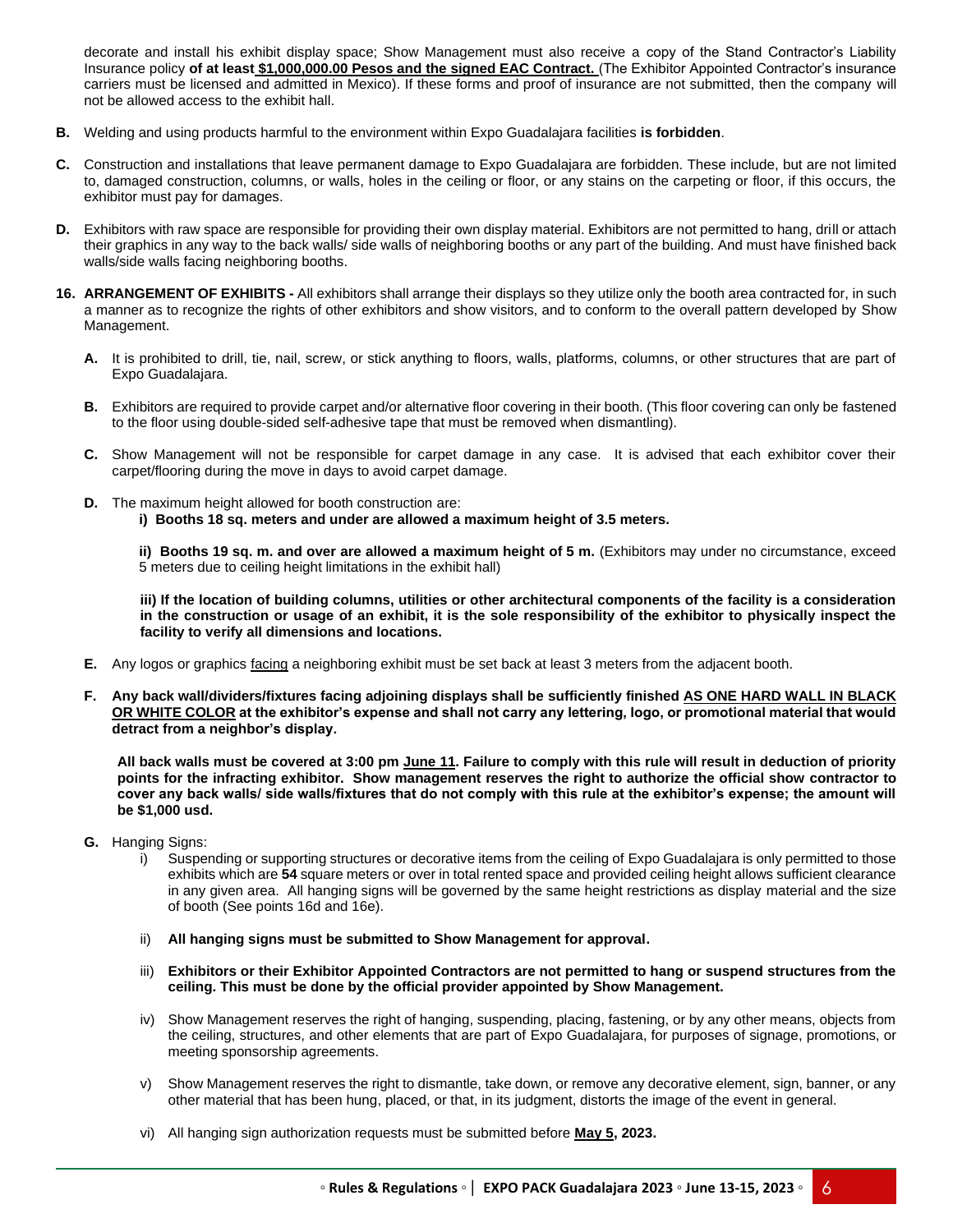**H.** If the exhibitor has rented two or more exhibit display spaces per aisle, they will NOT be allowed to build bridges or place special decorations connecting the booths, as this would be considered an advertising advantage over the other Exhibitors.

# **I. Machines – Exhibitor is liable for damages and/or injuries as a result of accidents or negligence caused by their machinery**

- i. Machines may be exhibited in their normal commercial form, regardless of height, but no portion of any machine or skid may be closer than **30 centimeters** to any aisle. .
- ii. If the machine emanates heat or steam, it must be located **1 meter** from any aisle and have a sign indicating danger as well as stanchion or barrier preventing access to the part of the machine emitting the heat or steam.
- iii. The height may not be artificially increased. Skids or platforms should be of reasonable size as to not significantly increase the height of the machinery. All machinery must be reasonably located and protected by safety guards or fencing systems.
- iv. For machines weighing more than 4 tons, you have to send the data sheet to the Organizing Committee for review and approval prior to May 3.
- **J. Weight Limit -** Under no circumstance shall the exhibitor be permitted to exceed the load weight limit per square meter with any exposition equipment or material.
	- i) Weight: The maximum weight supported is 4,000 kg per square meter.
	- ii) If any exhibitor's equipment or material exceeds this weight limit, the exhibitor must distribute the weight on pallets, studs or steel sheeting to prevent any damages to the Expo Guadalajara flooring.
	- iii) Exhibitor is liable for any damages caused to Expo Guadalajara.
	- iv) The exhibitor must have their machine's technical manual on site at Expo Guadalajara and available upon request, including static and dynamic weight, dimensions, electrical requirements, etc.
- **K. Lighting -** Show Management reserves the right to restrict the use of glaring or irregular lighting effects, including track lights. Light bulbs or other intense light sources must not be visible from aisles. The use of strobe lights or other flashing signs are not permitted. The use of neon, fiber optic and rotating signs are permitted as long as they are not flashing or a distraction to neighboring booths. All lights shall be governed by the same height restrictions as display material (see rules 16D and 16E).
- **L. Appearance –** An exhibitor is responsible for keeping his booth sightly. **Displaying an unfinished surface to neighboring booths is not permitted.** Exhibitors must also arrange to remove excessive amounts of trash or waste materials during show hours.
- **M. Aisles -** Aisles belong to the show and may not be used by an exhibitor. All business must be conducted within the booth and equipment must be arranged so that show visitors do not stand in the aisle while examining equipment or watching demonstrations. No exhibit or advertising matter will be allowed to extend beyond the space allotted to the exhibitor. No exhibitor's product, equipment or booth construction may be placed to exclude the view of the neighboring exhibits from visitors passing through the aisles, as determined by Show Management.
	- i) If an exhibitor is in violation of the rule above, Show Management reserves the right to close down the booth for the remainder of the show. In addition, the Exhibitor will be fined for up to 10% of the cost of the rented space for breach of contract and/or elimination/reduction of priority.
- **N. Storage –** Exhibitors shall provide needed storage within their own booths and are fully responsible for their own items.
- **O. Attire -** In keeping with the business-like atmosphere of EXPO PACK Guadalajara, all booth personnel shall wear acceptable attire or corporate identity uniforms. Show Management considers as inappropriate apparel not normally worn by most business people in offices or factories. Nudity is prohibited. This rule applies to company personnel, any exhibit personnel hired for the show period and any images on the booth display. Show Management reserves the right to remove any staff or materials from the exposition floor that do not comply with this rule, without responsibility for losses or damages. Decision of Show Management is final in this regard.

Show Management wishes to create a welcoming environment at EXPO PACK and expects all participants to refrain from harassing behavior and speech. Any person who has been subjected to harassment, or who has witnessed harassment, is encouraged to notify EXPO PACK staff. Show Management reserves the right to take any action it deems appropriate in response to such conduct by any person, including removal of that person from EXPO PACK and prohibiting attendance at future events.

- **P. Approval –** All exhibitors are required to submit detailed plans in advance for approval by Show Management if such plans include the use of unusual effects or methods of presentations of the product.
- **Q. Double Deck Booths -** Any exhibitor wishing to construct a double-deck booth must submit a detailed exhibit plan of their booth to Show Management **60 days prior** to move-in of the show and receive written approval from Show Management. After this deadline double deck booths will not be authorized by show management.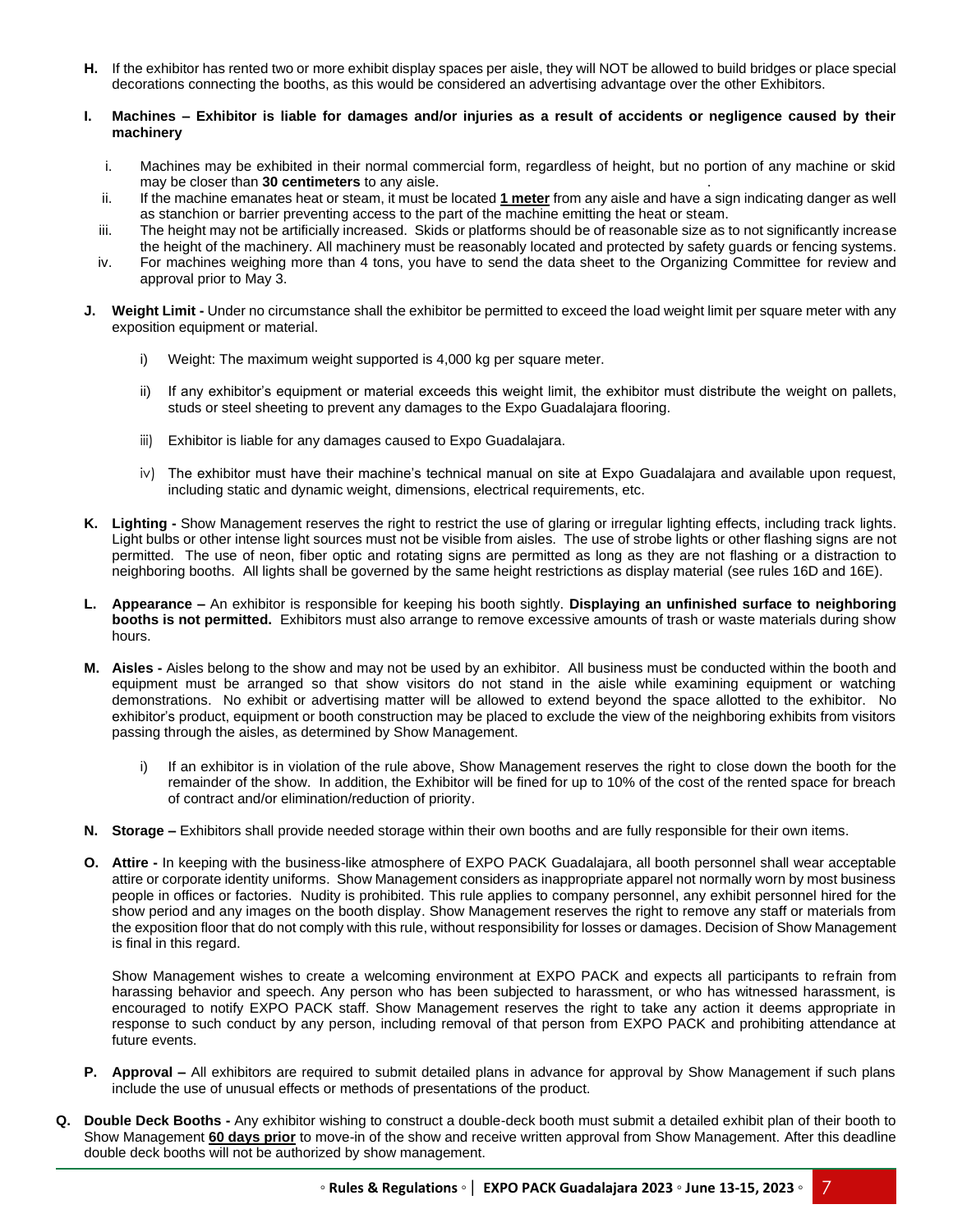For double floor booths safety measures in the stage shall be increased, considering the following rules:

- A competent Engineer or Architect that will stay during move in / move out shall endorse the project, assuming responsibility of **The Contract** the constructions.
- Stairs; the stairs will have a minimum width of 70 centimeters and will have at least one banister. The step shall be anti-slip with a tread of 28-cm. minimum and a cant of 18 cm. maximum. Stairs must be built per every 125 M2 of surface.
	- Permission to double-deck may be granted by Show Management provided the exhibitor is in compliance with the following:
		- Only those exhibits which are **54 square meters** or over in total rented space and provided ceiling height allows sufficient clearance in any given area; and

■Double-decking (viewing platforms) must not be placed within 1.5 meters or 4.9 linear feet of any aisle, cross aisle, or neighboring exhibit;

■ The top of the platform deck including guardrails, chairs, tables, umbrellas, streamers, logos, signs, advertising, or display materials may not exceed **5 meters or 16´**; and

■ Elevated platforms **must** have guardrails and toe boards so as to prevent injury to persons working on or below such platforms. Railings **must** consist of a top rail, and posts, and **must** have a vertical height of at least 1 meter or 42" from the upper surface of the top rail and the floor. The intermediate rail **must** be approximately halfway between the top rail and the floor. Openings between the top rail surface and any other surface (such as an intermediate rail or a toe board) shall not exceed 50 centimeters. Toe boards 10 cm high shall be installed on each platform unless the space between the top rail and platform floor is enclosed with some type of material (such as Plexiglas) that provides protection from falling objects to persons working or walking below the platform; and

■ A detailed exhibit plan must be signed by an official Guadalajara's based structural engineer and must be submitted to Show Management 60 days prior to move-in of the show, and must follow the "Reglamento de Construcción" del Estado de Jalisco (for such purposes, the exhibitor in question, hereby declares and acknowledges to be familiar and to accept the terms, scope and conditions indicated on the aforementioned "Reglamento de Construcción del Estado de Jalisco".



In addition, this drawing/document must be available in original for inspection on-site; and ■ A sign or signs must be clearly posted indicating the maximum number of people the structure

will hold; and

■ Fire extinguishers and smoke detectors must be placed on lower level in each sectionalized area or each area that is covered; and

- The stairways leading to the viewing platform must be 1 meter or 3´ in width and cannot spiral or wind; and
- Builder of exhibit must be able to supply documentation that the structure passes the "Ley de Protección Civil" and "Reglamento de Construcción del Estado de Jalisco" codes (for such purposes, the exhibitor in question, hereby declares and acknowledges to be familiar and to accept the terms, scope and conditions indicated on the aforementioned "Ley de Protección Civil" and Reglamento de Construcción del Estado de Jalisco".
- **R.** Any exhibitor wishing to construct their booth on a platform must obtain written permission from Show Management.
	- (1) If Show Management has not authorized the exhibitor's plans for a platform, then Show Management has the right to detain construction until all forklift activities are finished.

# **17. GRATUITIES**

Show Management requests that exhibitors do not tip its contractors or their employees by giving money, merchandise, or other special consideration for services rendered. Any attempts to solicit a gratuity by an employee for any service, **should be reported immediately** to the Show Management. Tipping is not an accepted company policy.

#### **18. GAMES, ATTENTION-GETTERS**

The purpose of the show is to present a serious, business-like atmosphere for the promotion or display of exhibitor products. Activities such as games, on-site drawings, giveaways, motorcycles, automobiles, putting games and animated devices are allowed but must be conducted as to not be disruptive to attendees and neighboring exhibitors. All attention getting activities must be **set back 2 meters** from the aisles and neighboring exhibitors in order to allow sufficient room for viewing, and under no circumstances can such activities block aisles or a neighboring booth. Exhibitors are responsible for cleaning of any excessive amount of trash or garbage in or around the exhibitor's booth and the exhibit hall caused by such activities.

The exhibitor is also fully responsible for all permits needed before the Mexican government in the case of raffles and the like.

#### *NOTE: Exhibitor must submit a request for approval from Show Management regarding any attention getting activities, including live performances and product demonstrations.*

Any device or activity that Show Management considers to be objectionable, unsafe or disruptive to neighboring exhibitors or attendees is prohibited and will be halted. It is impossible to list every conceivable idea which would fall under this prescription, so requests for all attention getting activities must be approved in writing by Show Management in advance of the show. Show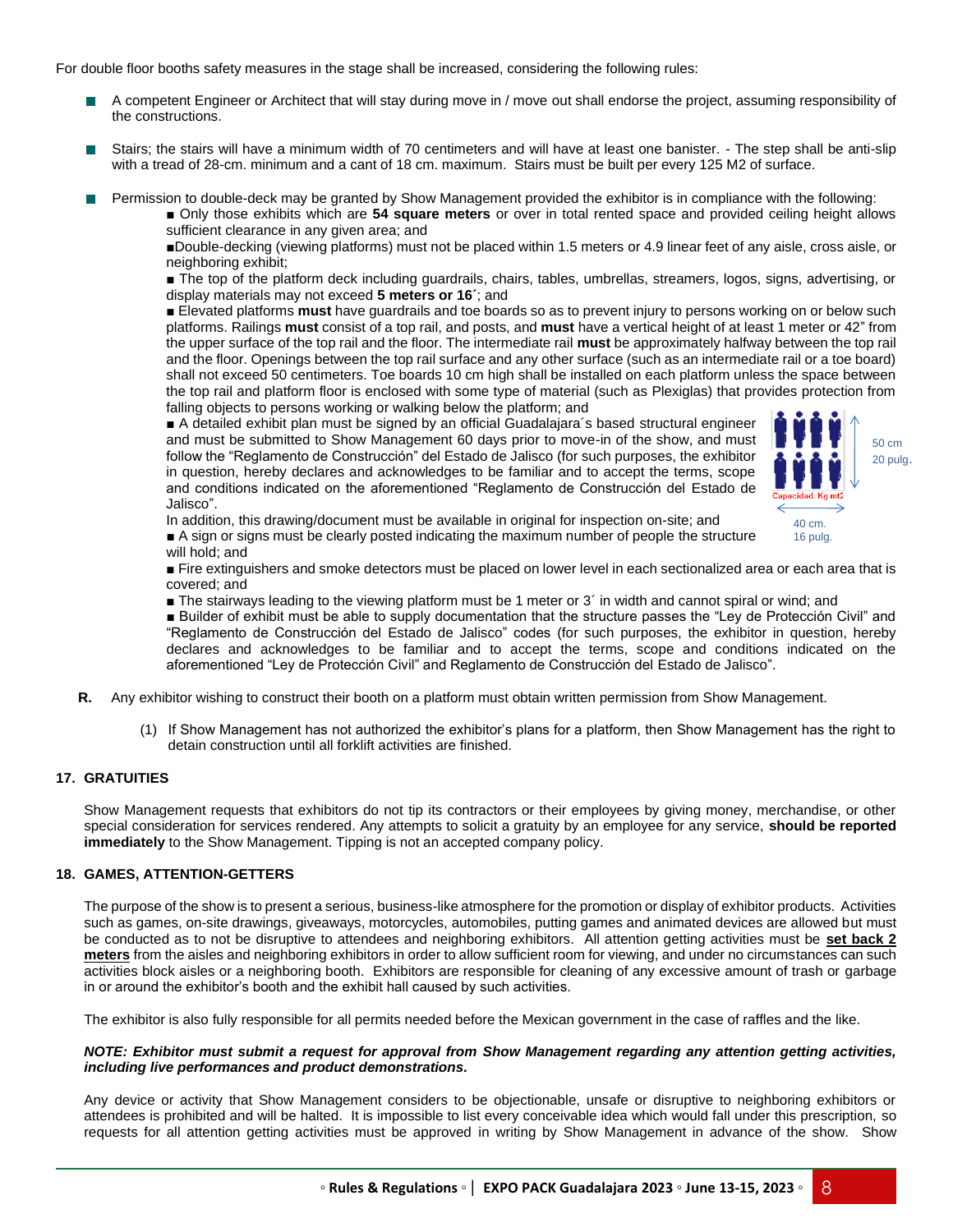Management, at its sole discretion, may take any action it deems appropriate (including, but not limited to, expulsion from a show and/or suspension or elimination of priority/seniority) against an exhibitor for conduct detrimental to the show.

# **19. SALES SOLICITATIONS**

An exhibitor shall not solicit sales from another exhibitor except within his own booth. Any exhibitor found to be in violation of this rule would be subject to expulsion from his exhibit from the show.

An exhibitor shall not be permitted to solicit sales from another exhibitor or visitor on a "cash and carry" basis. Exhibitors shall be permitted to take written orders for a sale within the confines of his booth. Items can be shipped following the show.

#### **20. OFFICIAL EXHIBITION DIRECTORY AND EXHIBITOR LISTINGS**

Information provided by an exhibitor to be included in the directory listings (both online and printed directory) must be truthful and accurate. In addition, an exhibitor may not use deceptive or misleading content for its online listings, including in the selection of words, phrases, and names. Use of the name of a competitor or of a competing product, for example, in order to direct customers to the exhibitor's listing is prohibited, as is plagiarizing language, verbatim or with minor changes, from the listings of other exhibitors.

# **21. UTILITIES**

- **A.** Utilities such as compressed air, water, drain, electricity, Internet and telephone are available from Expo Guadalajara, but Show Management makes no guarantees as to the availability of such utilities. The exhibitor agrees not to hold Show Management responsible for any failure or unavailability of utilities or installation personnel.
- **B.** Electricity:
	- i) Exceeding the amount of electrical power ordered is not permitted. Each exhibitor can request additional electrical power or any special electrical requirements by submitting the corresponding order form by the specified deadline date.
	- ii) If the exhibitor fails to order sufficient electrical requirements, Show Management reserves the right to cut power to the booth. This is to ensure the safety of participants, and guarantee the power service to each exhibitor.
	- iii) The Exhibitor is responsible for providing technical information on the equipment they plan to display; they must also provide a floor plan indicating the electrical distribution to be installed, clearly marking equipment characteristics and observing the following:
		- (1) Switches must be thermo-magnetic.
		- (2) The wires used for power outlets must be for industrial use.
		- (3) The wire size must be the official diameter for the amperes and voltage being used.
		- (4) Wires must be adequate for the electrical charge.
		- (5) Electrical wiring must comply with industry standards.
	- iv) Show Management reserves the right to disconnect and withdraw devices and installations that fail to meet these requirements, thus pose a risk to the participant´s safety, and the electrical power service.
	- v) Electrical Connections: The Exhibitor is not permitted to extend or modify any electrical outlets installed in their booth. If the exhibitor fails to comply with this provision, the exhibitor shall assume sole responsibility for damages or losses derived from overloading, error or negligence.
	- vi) Under no circumstances can the booth wiring hang from the structure and/or columns of the venue; it must be covered by the wall system, and/or duly marked and protected under the carpeting. The electrical cables supplying power to the booths must not be spliced; a power box or strip should be used instead
	- vii) In case of electronic equipment and / or of high sensibility to voltage variations, a voltage regulator or continuous power source for their protection will be required; EXPO PACK Guadalajara and Expo Guadalajara are not responsible for voltage variations or suspension of power supply since this is a third party service (Federal Commission of Electricity).
	- viii) The Exhibitor is responsible for reviewing the floor plan and the location of the utility floor ports. **It is the exhibitor's responsibility to consider that several cables and hoses will be taken from the utility floor ports and keep this in mind when determining location of machinery or floor decoration such as hardwood floors.**

# **22. DVDs, MOTION PICTURES, SOUND SYSTEMS, NOISE**

All sound systems used with demonstrations, motion pictures, and product presentations, etc. must be constructed to contain the sound. Motion pictures relating to the exhibitor's product will be permitted as will DVDs and self-contained audiovisual devices, but **the sound systems must not be audible in a neighboring booth or from the aisle.** 

Machines or devices that create excessive noise may be restricted to periodic operation. The decision of Show Management in this regard shall be final.

All motion pictures, sound systems, DVDs and audiovisual devices shall be governed by the same height restrictions as display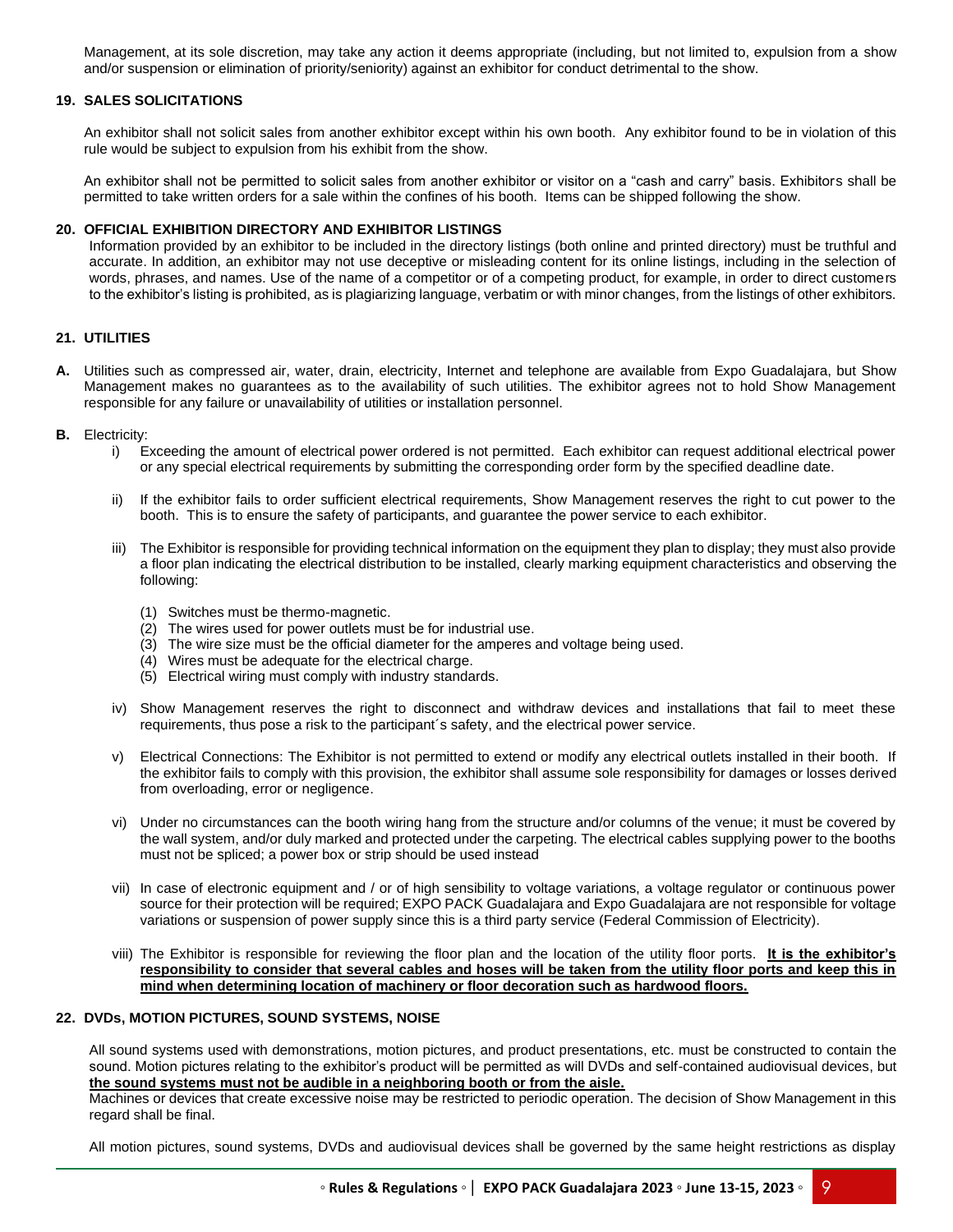materials (See rule 16) and must be set back at least 1 m from any aisle.

Any oversized multimedia/image devices presentation must be 1 linear feet from a cross aisle or neighboring booth.

**Music Performance:** The exhibitor acknowledges that any live or recorded performance of copyrighted music, which occurs in their booth, must be licensed from the appropriate copyright owner or agent. The exhibitor undertakes full responsibility for obtaining any necessary licenses and agrees to indemnify and hold harmless PMMI, EXPO PACK México from any damages or expenses incurred by PMMI due to the exhibitor's failure to obtain such licenses. Devices that create excessive noise may be restricted to periodic operation. The decision of Show management in this regard shall be final.

#### **23. DELIVERY AND REMOVAL DURING SHOW**

Under no circumstances will the delivery or removal of any portion of an exhibit be permitted during the show unless permission is first secured in writing from Show Management.

# **24. SOUVENIRS AND REFRESHMENTS**

Exhibitors must comply with all applicable sanitary and safety laws and must comply with Expo Guadalajara's Catering Department's food and beverage distribution and sampling regulations. Expo Guadalajara is the only authorized vendor to provide food and beverage services during the show.

Refreshments, including alcoholic beverages, may be distributed and served from within an exhibitor's booth at the exhibitor's own risk and expense. The service of all refreshments must be confined within the exhibitor's booth so not to block aisles or a neighboring exhibitor.

Exhibitors may dispense promotional items such as sales literature, buttons, stickers, lapel pins, etc., but only from within the confines of their booth.

Exhibitors are responsible for cleaning any excessive amount of trash or garbage in or around the exhibitor's booth and the exhibit hall caused by such activities.

It is not permitted to use of LP Gas or any other type of fuel; this includes gas used food preparation in the hired area. - Any special requirement must be submitted in advance and have the written authorization of Show Management and Expo Guadalajara.

## **25. PHOTOGRAPHY AND SKETCHING**

Exhibitors or their official representatives may carry cameras of any type/size or videotaping equipment in the exhibitor area, but under no circumstances may photographs or videotapes be taken without expressed authority of the exhibitor concerned in each case. Use of photographic equipment with tripod or other aisle obstruction will not be permitted during show hours. Sketching or drawing machinery on display is prohibited.

No part of the show, decoration, event or conference can be recorded or photographed without the written authorization from Show Management.

#### **26. SAFETY, FIRE AND HEALTH**

The exhibitor must comply with safety, fire and health ordinances regarding installation and operation of equipment. All display exhibit materials and equipment must be reasonably located and protected by safety guards and fireproofing to prevent fire hazards and accidents. All product demonstrations involving any moving or potentially hazardous machines, displays or parts must have hazard barriers to prevent accidental injury to spectators. The decision of Show Management in this regard shall be final.

When the Fire Department and / or Civil Protection and / or Public Security and / or the Direction of Operations of Expo Guadalajara determine there is any risk or danger in the hired area or in the facilities, the exhibitor will be informed in order to take responsibility for eliminating or having that risk eliminated.

**Rejected Displays: Exhibitor agrees that his exhibit shall be admitted and shall remain from day to day solely on compliance with the rules and regulations herein specified. Show Management reserves the right to reject, eject, or prohibit any exhibit in whole or in any part, or exhibitor or his representatives, for non-compliance with these rules and regulations.**

# **27. CARE OF BUILDING**

No exhibitor may allow an article to be brought into, or permit any act to be done in Expo Guadalajara, which will increase the premiums or void policies of insurance held by Show Management. No exhibitor may permit any act by its employees by which the premises shall in any manner be marred or defaced. Exhibitor must surrender the space occupied by him in the same condition as at the commencement of occupation. Any damage done to the premises by the exhibitor shall be made good to Show Management or the building owners, as their interests may appear.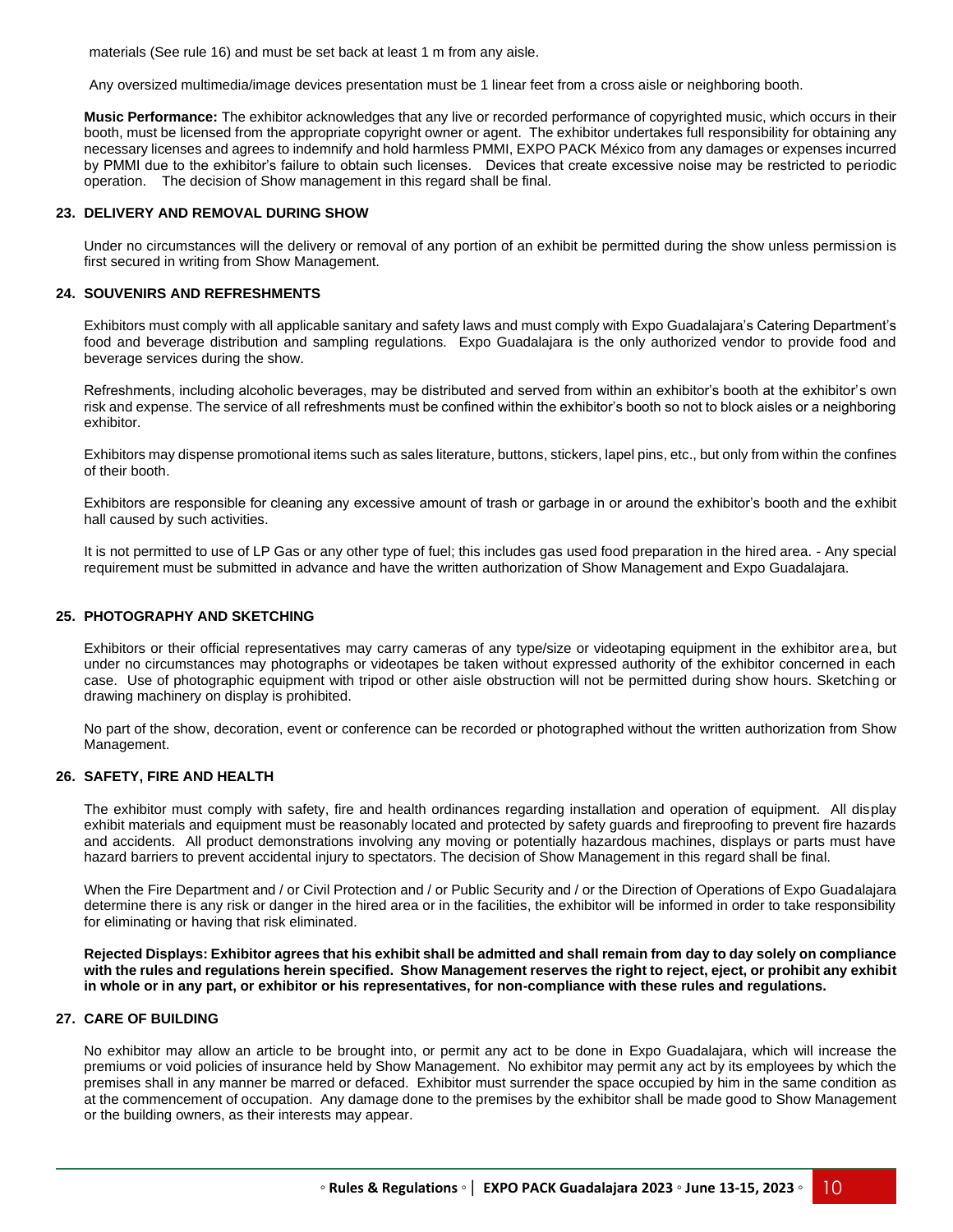**A. Hazardous Materials:** Exhibitors are forbidden from bringing any equipment, vehicle, or material considered hazardous into Expo Guadalajara, except those materials used for regular cleaning. Furthermore, substances considered toxic by CICOPLAFEST, or that require a special permit from the Secretaria de la Defensa Nacional [Department of National Defense] shall not be permitted access to the Venue. Certain types of compressed gas tanks are permitted by the building, however, must be approved in advance.

# **28. EXHIBITOR BADGES**

Show Management will provide exhibitors with one free exhibitor badge for each 3 square meters of contract exhibit space, or fraction thereof. Example: 9 square meters = 3 badges.

Exhibitor badges in excess of the free allotment can be ordered at a cost determined by Show Management. These badges are only for personnel assigned by the exhibitor to staff his booth, which includes hostesses and temporary personnel, and are not transferable. Pre-registered exhibitor badges may not be replaced or exchanged on-site. No refunds will be made on badges ordered.

Exhibitor badges will admit the wearer to the hall during set-up, show week and teardown. Special stickers or badges will be issued to other individuals properly identified as authorized to work in the hall during installation and dismantling. Badges must be worn in the hall at all times.

# **29. REGISTRATION AND ADMISSION**

The show is not open to the general public. An official badge, issued upon registration, and not transferable entitles the wearer to unlimited attendance during scheduled show hours and must be worn at all times in the hall.

Show Management shall have sole control of all admission policies at all times.

Visitor registration will be conducted in advance and at Expo Guadalajara starting no later than 11:00 am on Tuesday, June 11, 2023.

# **30. SECURITY & INSURANCE**

Show Management and Expo Guadalajara may take precautions to safeguard exhibitor's property by means of regular perimeter guard service. However, they will not be liable for the damage or loss to exhibitor's property through theft, fire, accident or any other cause, nor does Show Management assume any responsibility for the protection and safety of Exhibitor, its officials, agents or employees. Exhibitor shall insure his own exhibit and display materials and make every effort to secure their small easily removable items in their booth. This includes, but is not limited to, laptop computers, DVD players, VCRs, blue ray, cell phones and video projectors. Show Management will not assume liability for any injury that may occur to show visitors, exhibitors or their agents and employees, or others.

Exhibitor agrees to obtain the following insurance coverage during the dates of EXPO PACK Guadalajara 2023, including move-in and move-out days, and be prepared to furnish a certificate of insurance to Show Management if requested:

- a. Commercial General Liability insurance coverage of at least \$1'000,000 pesos or the equivalent in US Dollars.
- b. Commercial Automobile Liability insurance covering owned, non-owned, hired and rented vehicles operating in and near the facility, including loading/unloading hazards with bodily injury limits of \$250,000 pesos and property damage limits of \$250,000 pesos. The Exhibitor can exhibit a certificate covering a valid car insurance signed in advance, as long as it contains the characteristics mentioned on index (b)
- c. Expo Pack México S.A. de C.V., PMMI Inc., EPASE S.A. de C.V. and Operadora de Ferias y Exposiciones, S.A. de CV (Expo Guadalajara) are named as additional insured on all policies, coverage to apply as primary and noncontributory:
- d. Exhibitors general liability insurance carrier agrees to waive its right of subrogation against Expo Pack México S.A. de C.V., PMMI, Inc., EPASE and Operadora de Ferias y Exposiciones, S.A. de CV (Expo Guadalajara).
- e. Exhibitor insurance carriers must be licensed and admitted in Mexico.
- f. Exhibitor's insurers will provide Show Management with thirty days written notice in the event of cancellation or material reduction in coverage.

Show management reserves the right to refuse setup to an exhibitor that does not provide evidence of appropriate coverage. Exhibitors are not allowed to bring their own security personnel/guards. If they need guards, they must order them from the official supplier.

**31. LIABILITY – Show Management shall not be liable to the exhibitor in any respect for any claims, losses, expenses, injuries, or damages arising out of or related to the event or the exhibitor's participation in the event due to any act or omission of Show Management, its employees or agents, or any third person, whether based on breach of contract or warranty, negligence or other tort, or strict liability, unless directly and solely caused by the gross negligence or willful misconduct of Show Management. Show Management disclaims all warranties, express or implied, including, without limitation, warranties of merchantability and fitness for a particular purpose. Show Management shall not be liable to the exhibitor for any indirect, special or consequential damages, including lost profits, whether based upon a claim or action of contract, warranty, negligence, strict liability or other tort, even if Show Management is aware of the possibility thereof.**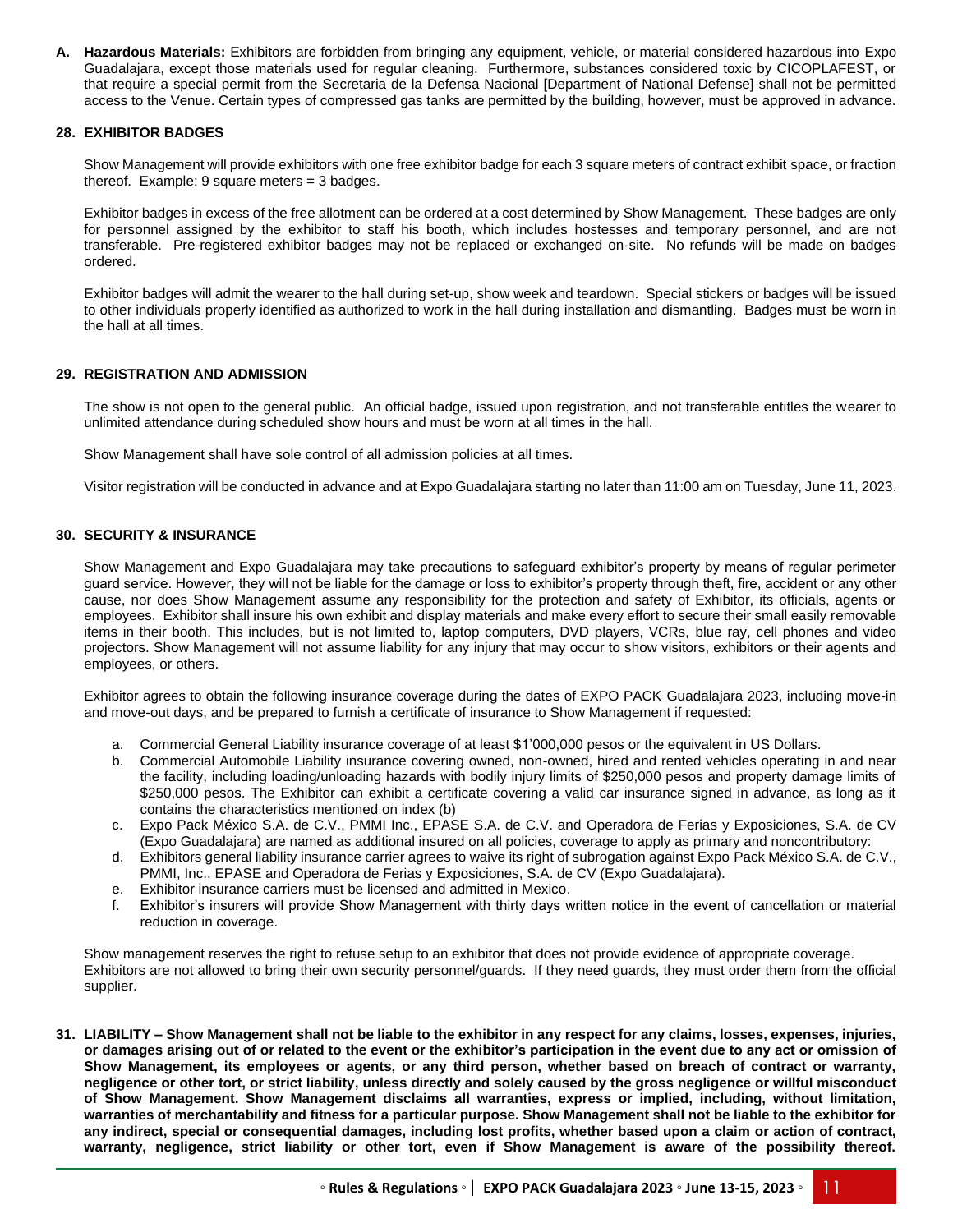**Notwithstanding any other provision of this Agreement, the maximum liability of Show Management to the exhibitor will in no event exceed the lesser of (i) the amount of exhibit fees paid by the exhibitor to Show Management or (ii) US\$5,000; recovery of such amount shall be the exhibitor's sole and exclusive legal remedy. Any claim against Show Management not submitted to Show Management within thirty (30) days of the close of the event shall be forever waived, and no suit or action shall be brought against Show Management more than one (1) year after the event.** 

**32. INDEMNIFICATION – The exhibitor shall indemnify and hold harmless PMMI Inc., EPASE S.A. de C.V., EXPO PACK México S.A. de C.V. and its officers, directors, agents and employees (collectively, "Show Management") from and against any and all liabilities, damages, actions, losses, claims, costs, and expenses (including reasonable attorney's fees) on account of personal injury, death, or damage to or loss of property arising out of or contributed to by any act, omission, negligence, fault, or violation of a law or ordinance by the exhibitor, its employees, agents, contractors, members, exhibitors, patrons, or invitees.** 

# **33. PRIVACY POLICY**

This Privacy Notice governs the personal data processing by EXPO PACK MÉXICO, S. A. DE C.V. hereinafter "EXPOPACK", with domicile in Homero 418 Piso 3, Col. Chapultepec Morales, C.P. 11570, Ciudad de Mexico, as provided in the Federal Law on the Protection of Personal Data Possessed by Private Persons, its Regulations, and the Privacy Notice Guidelines issued by the Ministry of Economy and other administrative provisions derived from such instruments. In EXPOPACK, we process your personal data in order to carry out the activities and efforts to comply with the obligations originated and derived from the labor and/or legal relationship with you, and that we consider as primary purposes, including the following: i) Registering your data in our databases and directories of Visitors, Prospects, Clients and Exhibitors; ii) Registering your data in our temporal databases of Visitors, Prospects, Clients and Exhibitors; iii) Registering your data in our Guest list; iv) Managing and administration of events; v) Monitoring and controlling your access to events; vi) Managing your security in the events of EXPOPACK, including video recording of activities and the management of security incidents. vii) Managing the delivery of invitations from our exhibitors to their guests for EXPOPACK´s events; viii) Creating of your identity badge for accessing the events; ix) Managing the delivery of identity badges to your address - (hiring courier companies); x) Managing the payment of services through credit cards or other payment means; xi) Managing the users´ passwords to authenticate the identity of exhibitors and VIP visitors, in order to enable the use of online services and tools, including the Exhibitor's Manual; xii) Conduct the administrative management of the event - payments, technical assistance, and operations, and xiii) Creation and delivery of tax receipts; xiv) Allow the management, administration and security of your personal data; and xv) Maintain physical, electronic and procedural safeguards of your personal data in terms of applicable legislation and regulation. We also process your personal data for other secondary purposes that are not necessary and outside of the original legal or labor relationship with you, including: i) Sending newsletters and information via printed and electronic means related to our events, invitations, promotions, services and products, as well as to other expos and events in Mexico and/or abroad, organized by our providers, exhibitors and/or sponsors that we consider of your interest; ii) Sending communications with marketing and advertising purposes, or for commercial prospection related to EXPOPACK´s events, either by printed or electronic means; iii) Performing market research and for statistical purposes; iv) Share your information with sponsors or exhibitors of events organized by EXPOPACK and/or related companies; and v) Share your information with sponsors or exhibitors for events organized by EXPOPACK that we consider of your interest. You will be able to exercise your right of access, modification, cancellation, and opposition to the processing of your data, revoking your consent, as well as, limiting its use and disclosure through the means provided by our Privacy Officer on the complete privacy notice available in<https://www.expopackmexico.com.mx/en/privacy-policy> .

# **34. GENERAL.**

All matters and questions not covered by Rules and Regulations are subject to the decision of Show Management. Show Management may amend, at any time, the Rules and Regulations. All amendments or additions that may be so made shall be as equally binding on all parties affected as the original Rules and Regulations. Each exhibitor will be provided with an Exhibitor Service Manual, which will also be considered an extension of the Exhibit Space Application and Contract.

**CONFORMITY WITH CONVENTION CENTER LEASE –** This agreement is subject to all the terms and conditions that PMMI and/or exhibitors, either individually or as a result of being sub-lessees of PMMI, must comply with as a lessee of the Expo Guadalajara. In the event of any conflict between the rights or obligations granted or imposed on exhibitors by the Rules and Regulations and PMMI's lease with Expo Guadalajara, the terms of PMMI's lease with Expo Guadalajara shall take precedence and govern.

# **35. COMMERCIAL DISPUTES WITH OTHER EXHIBITORS**

PMMI has no obligation to screen, evaluate, or exclude as an exhibitor any company based on its business practices. The exhibitor will not attempt to compel PMMI to take action against a company with which the exhibitor has a patent, trademark, or other commercial dispute. The exhibitor will not seek legal recourse or remedy against PMMI, and PMMI will not be liable, for the display of a product that infringes the patent, trademark, or other rights of exhibitor.

- **36. HARASSMENT**  Show Management wishes to create a welcoming environment at EXPO PACK Guadalajara and expects all participants to refrain from harassing behavior and speech. Any person who has been subjected to harassment, or who has witnessed harassment, is encouraged to notify Show Management. Show Management reserves the right to take any action it deems appropriate in response to such conduct by any person, including removal of that person from prohibiting attendance at future events.
- **37. NEW COMPETITORS –** Because it is not possible for Show Management to know which exhibitors may be competitors, Show Management is notable to take such relationships into consideration in connection with the assignment or selection of space. PMMI